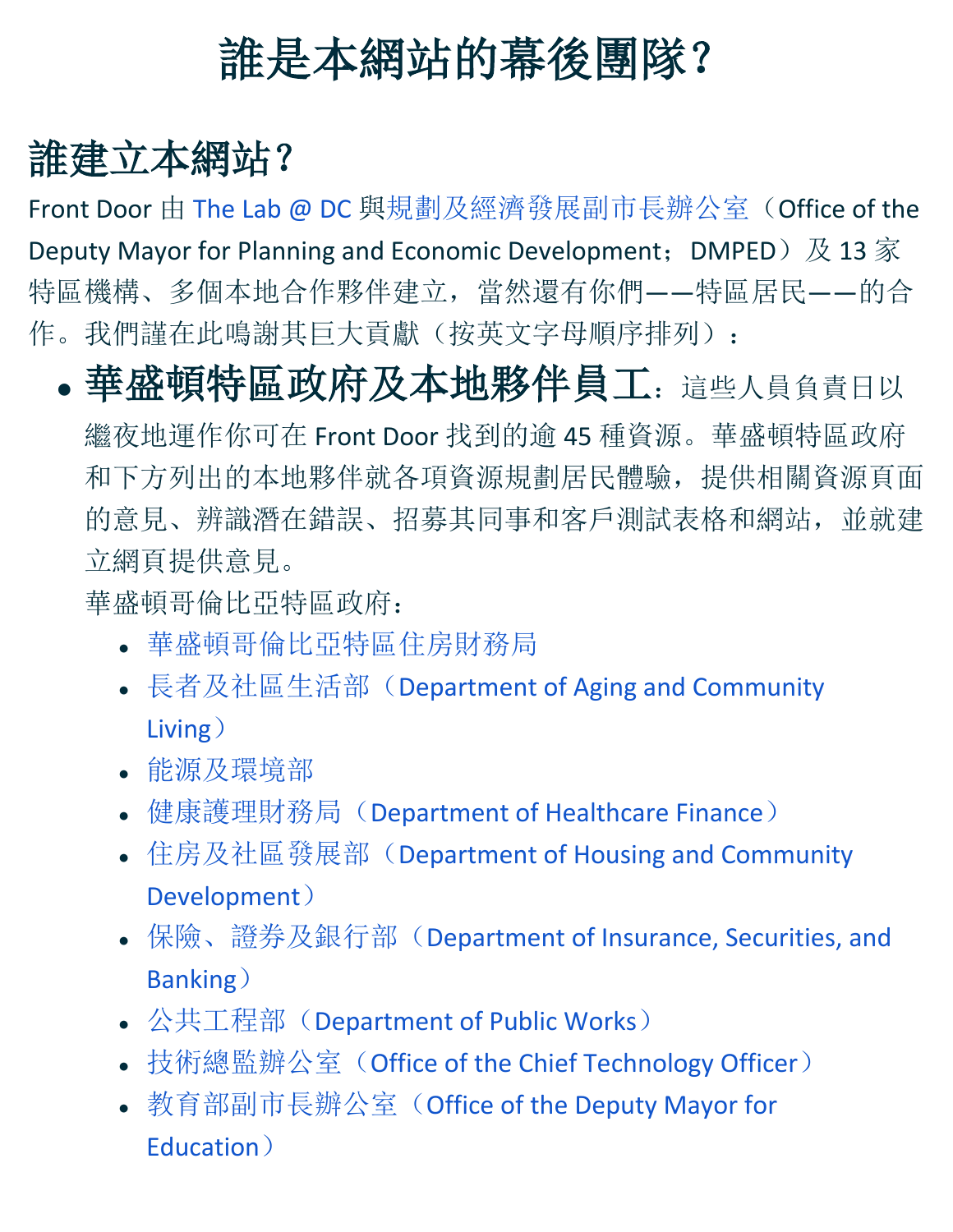- 規劃辦公室([Office of Planning](http://op.dc.gov/))
- 稅務及收入辦公室([Office of Tax and Revenue](http://otr.dc.gov/))
- 租客權益辦公室 ([Office of the Tenant Advocate](https://ota.dc.gov/))
- [受害者服務及司法援助金辦公室\(](http://ovsjg.dc.gov/)[Office of Victim Services and](http://ovsjg.dc.gov/)  [Justice Grants](http://ovsjg.dc.gov/))

本地合作夥伴:

- 切薩皮克灣聯盟([Alliance for the Chesapeake Bay](https://www.allianceforthebay.org/))
- [Casey Trees](https://caseytrees.org/)
- DC 可持續能源公用事業[\(DC Sustainable Energy Utility, DCSEU\)](https://www.dcseu.com/)
- [DesignGreen](https://www.designgreenllc.com/)
- [EagleBank](https://www.eaglebankcorp.com/)
- 房屋諮詢服務署([Housing Counseling Services](http://housingetc.org/))
- [Landed](https://www.landed.com/dc)
- [規劃及經濟發展副市長辦公室\(](https://dmped.dc.gov/)**DMPED**):DMPED 就置業計劃領域 方面的專業知識,以及華盛頓特區可負擔住宅方面的挑戰作出貢 獻。我們希望鳴謝現任及前任員工的貢獻,他們協助開發項目計 劃、就項目所涉的多家機構作出協調,並設計出網站的原型。
- **[The Lab @ DC](https://thelab.dc.gov/):** The Lab @ DC 負責主導開發 Front Door。我們希望鳴 謝 The Lab 的現任及前任員工,他們與政府夥伴、本地非牟利機構和 居民對話,了解相關服務的提供方式,從而編製出由始至終的完整流 程圖。他們草擬你在網站上看到的平白語言和逐步指示、重新設計的 表格,又與使用者測試所有內容、建構網站,並再次進行測試。又再 反覆測試。
- 你們**——**華盛頓特區居民**——**及其他使用者:<sup>截</sup> 至 2021 年 4 月, 超過 125 人對 Front Door 及經我們重新設計的表格